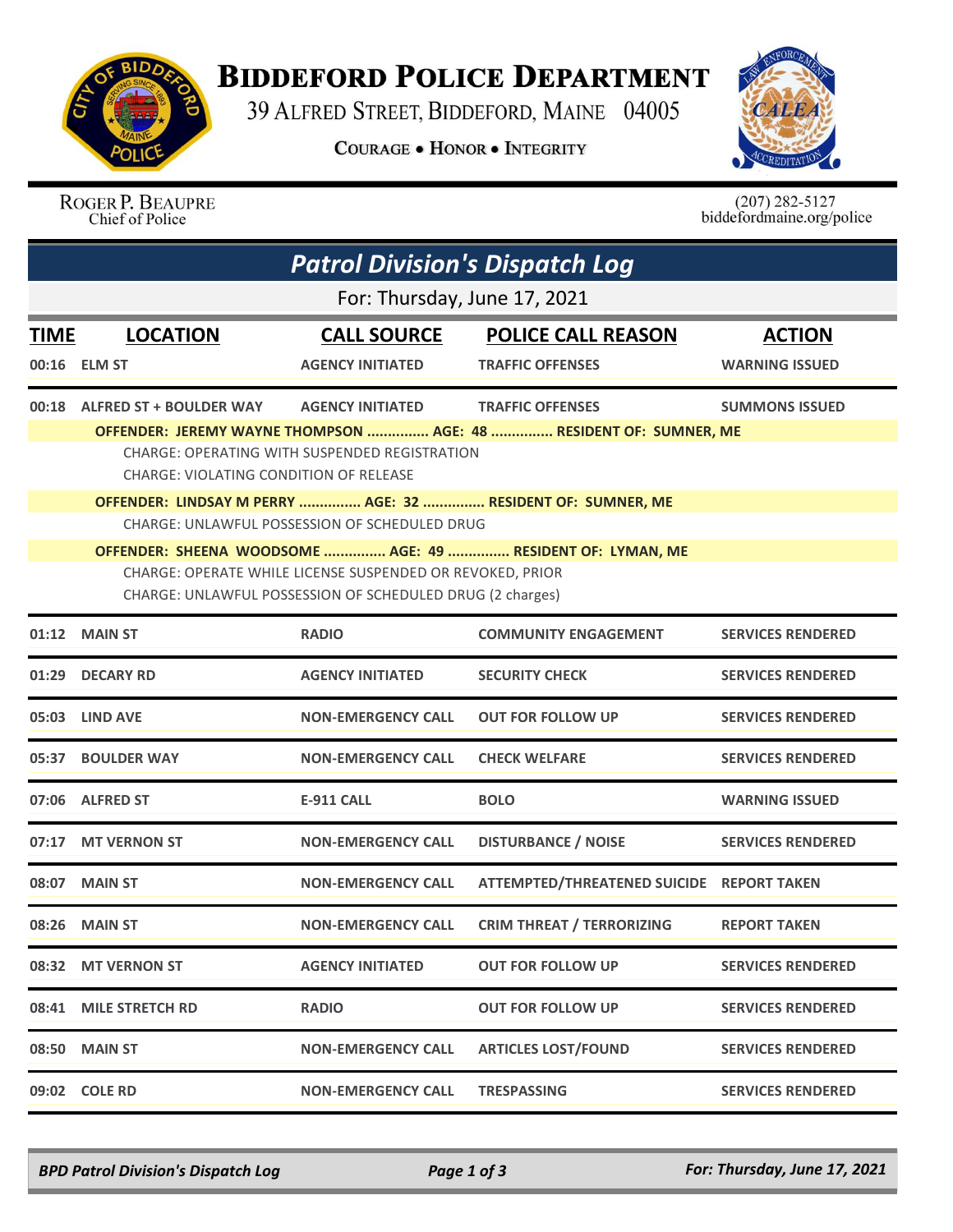| <b>TIME</b> | <b>LOCATION</b><br>09:39 CENTER ST + GREEN ST | <b>CALL SOURCE</b><br><b>NON-EMERGENCY CALL</b> | <b>POLICE CALL REASON</b><br><b>PARKING COMPLAINT</b> | <b>ACTION</b><br><b>NO VIOLATION</b> |
|-------------|-----------------------------------------------|-------------------------------------------------|-------------------------------------------------------|--------------------------------------|
| 10:31       | <b>BRADBURY ST</b>                            | <b>NON-EMERGENCY CALL</b>                       | <b>VEHICLE CRASH - POLICE ONLY</b>                    | <b>SERVICES RENDERED</b>             |
|             | 11:35 CENTER ST + GREEN ST                    | <b>AGENCY INITIATED</b>                         | <b>TRAFFIC OFFENSES</b>                               | <b>WARNING ISSUED</b>                |
| 11:44       | <b>WASHINGTON ST</b>                          | <b>AGENCY INITIATED</b>                         | <b>PARKING COMPLAINT</b>                              | <b>VEHICLE TOWED</b>                 |
| 11:48       | <b>SULLIVAN ST</b>                            | <b>OTHER</b>                                    | <b>PAPERWORK</b>                                      | <b>SERVICES RENDERED</b>             |
| 11:51       | <b>BRADBURY ST + MASON ST</b>                 | <b>NON-EMERGENCY CALL</b>                       | <b>PARKING COMPLAINT</b>                              | <b>GONE ON ARRIVAL</b>               |
| 11:58       | <b>GRAHAM ST + BIRCH ST</b>                   | <b>NON-EMERGENCY CALL</b>                       | <b>ANIMAL COMPLAINT</b>                               | <b>SERVICES RENDERED</b>             |
| 12:15       | <b>BARRA RD</b>                               | <b>E-911 CALL</b>                               | <b>DISTURBANCE / NOISE</b>                            | <b>SERVICES RENDERED</b>             |
| 12:19       | <b>ADAMS ST</b>                               | <b>WALK-IN AT STATION</b>                       | <b>ARTICLES LOST/FOUND</b>                            | <b>SERVICES RENDERED</b>             |
|             | 12:25 SUMMER ST                               | <b>NON-EMERGENCY CALL</b>                       | <b>VEHICLE CRASH - POLICE ONLY</b>                    | <b>SERVICES RENDERED</b>             |
|             | 12:39 POOL ST                                 | <b>NON-EMERGENCY CALL</b>                       | <b>HARASSMENT</b>                                     | <b>CIVIL COMPLAINT</b>               |
|             | 13:00 FOSS ST                                 | <b>OTHER</b>                                    | <b>TRAFFIC OFFENSES</b>                               | <b>SERVICES RENDERED</b>             |
|             | 13:06 WEST ST + WESTWOOD DR                   | <b>AGENCY INITIATED</b>                         | <b>TRAFFIC OFFENSES</b>                               | <b>WARNING ISSUED</b>                |
|             | 13:37 ALFRED ST                               | <b>AGENCY INITIATED</b>                         | <b>CHECK WELFARE</b>                                  | <b>NO VIOLATION</b>                  |
| 13:55       | <b>MAIN ST</b>                                | <b>NON-EMERGENCY CALL</b>                       | <b>PARKING COMPLAINT</b>                              | <b>REPORT TAKEN</b>                  |
|             | 14:11 ALFRED ST                               | <b>NON-EMERGENCY CALL</b>                       | <b>VIOL OF BAIL CONDITIONS</b>                        | <b>REPORT TAKEN</b>                  |
|             | 14:54 ALFRED ST                               | <b>AGENCY INITIATED</b>                         | <b>ARTICLES LOST/FOUND</b>                            | <b>REPORT TAKEN</b>                  |
|             | 15:29 ALFRED ST                               | <b>NON-EMERGENCY CALL</b>                       | <b>CHECK WELFARE</b>                                  | <b>SERVICES RENDERED</b>             |
|             | 15:31 SOUTH ST                                | <b>NON-EMERGENCY CALL</b>                       | <b>CRIM THREAT / TERRORIZING</b>                      | <b>REPORT TAKEN</b>                  |
|             | <b>15:38 MAIN ST</b>                          | <b>NON-EMERGENCY CALL</b>                       | <b>SUSPICION</b>                                      | <b>SERVICES RENDERED</b>             |
|             | <b>16:25 FORTUNES ROCKS RD</b>                | <b>AGENCY INITIATED</b>                         | <b>COMMUNITY ENGAGEMENT</b>                           | <b>NO VIOLATION</b>                  |
|             | 16:42 BEACH AVE                               | <b>AGENCY INITIATED</b>                         | <b>COMMUNITY ENGAGEMENT</b>                           | <b>NO VIOLATION</b>                  |
|             | 16:47 ALFRED ST                               | <b>E-911 CALL</b>                               | <b>ASSIST CITIZEN</b>                                 | <b>SERVICES RENDERED</b>             |
|             | 16:47 ELM ST                                  | <b>NON-EMERGENCY CALL</b>                       | <b>DOMESTIC COMPLAINTS</b>                            | <b>REPORT TAKEN</b>                  |
|             | <b>16:50 BEACH HOUSE LN</b>                   | <b>AGENCY INITIATED</b>                         | <b>COMMUNITY ENGAGEMENT</b>                           | <b>NO VIOLATION</b>                  |
|             | 17:32 ELM ST                                  | <b>AGENCY INITIATED</b>                         | <b>OUT FOR FOLLOW UP</b>                              | <b>SERVICES RENDERED</b>             |
|             |                                               |                                                 |                                                       |                                      |

*BPD Patrol Division's Dispatch Log Page 2 of 3 For: Thursday, June 17, 2021*